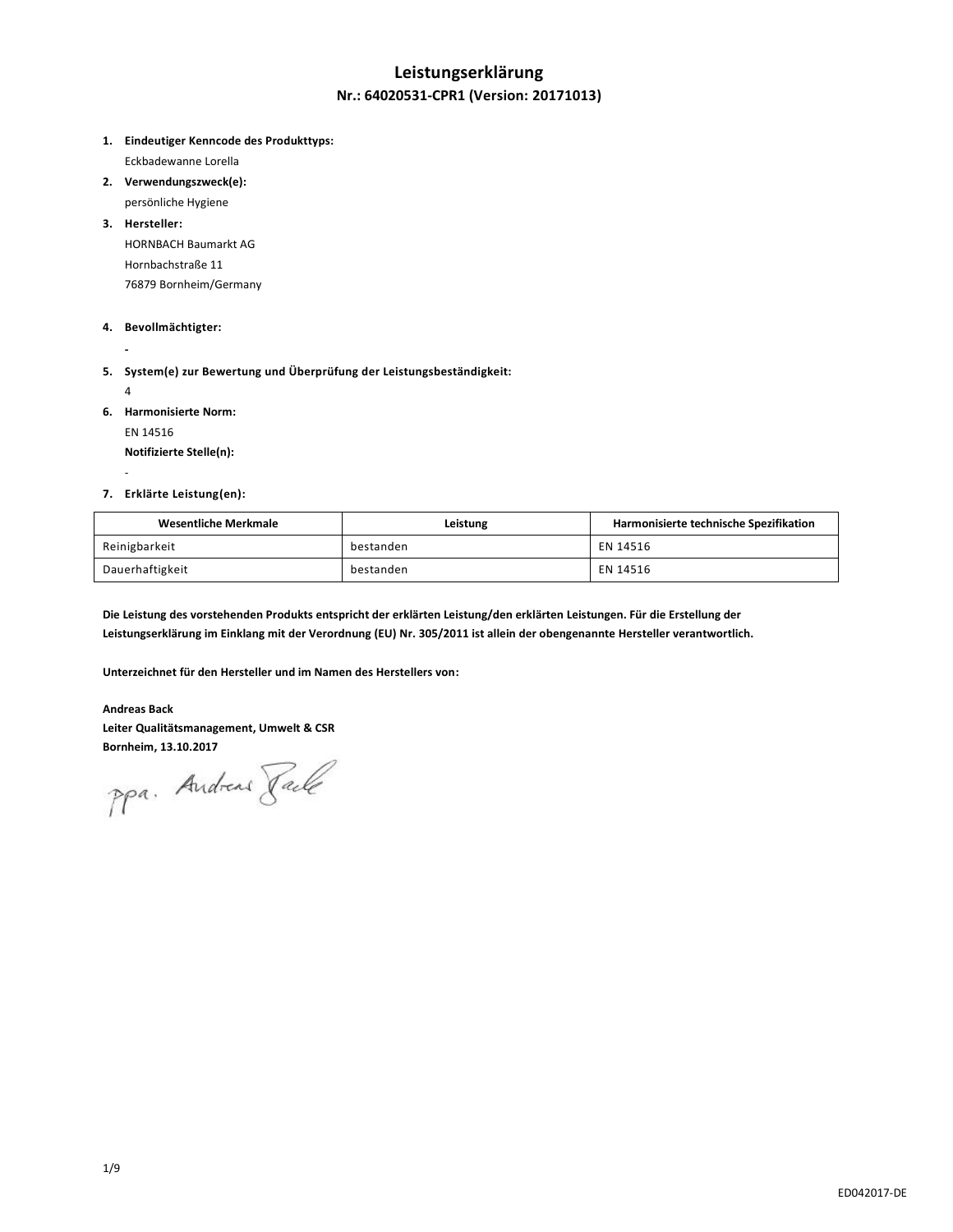# **Déclaration des performances**

## **N <sup>o</sup>64020531-CPR1 (Version 20171013)**

- **1. Code d'identification unique du produit type :** Baignoire d'angle LORELLA
- **2. Usage(s) prévu(s) :**
	- Hygiène personnelle
- **3. Fabricant :**

HORNBACH Baumarkt AG Hornbachstraße 11 76879 Bornheim/Allemagne

### **4. Mandataire°:**

**5. Système(s) d'évaluation et de vérification de la constance des performances :**

4

-

**-**

- **6. Norme harmonisée :**
	- EN 14516

**Organisme(s) notifié(s)°:**

### **7. Performance(s) déclarée(s)°:**

| Caractéristiques essentielles | Performance | Spécification technique harmonisée |
|-------------------------------|-------------|------------------------------------|
| Nettoyabilité                 | Test réussi | EN 14516                           |
| Durabilité                    | Test réussi | EN 14516                           |

**Les performances du produit identifié ci-dessus sont conformes aux performances déclarées. Conformément au règlement (UE) no 305/2011, la présente déclaration des performances est établie sous la seule responsabilité du fabricant mentionné ci-dessus.**

**Signé pour le fabricant et en son nom par :**

**Andreas Back Responsable management de la qualité, de l'environnement et CSR Bornheim, 13/10/2017**

ppa. Andreas Face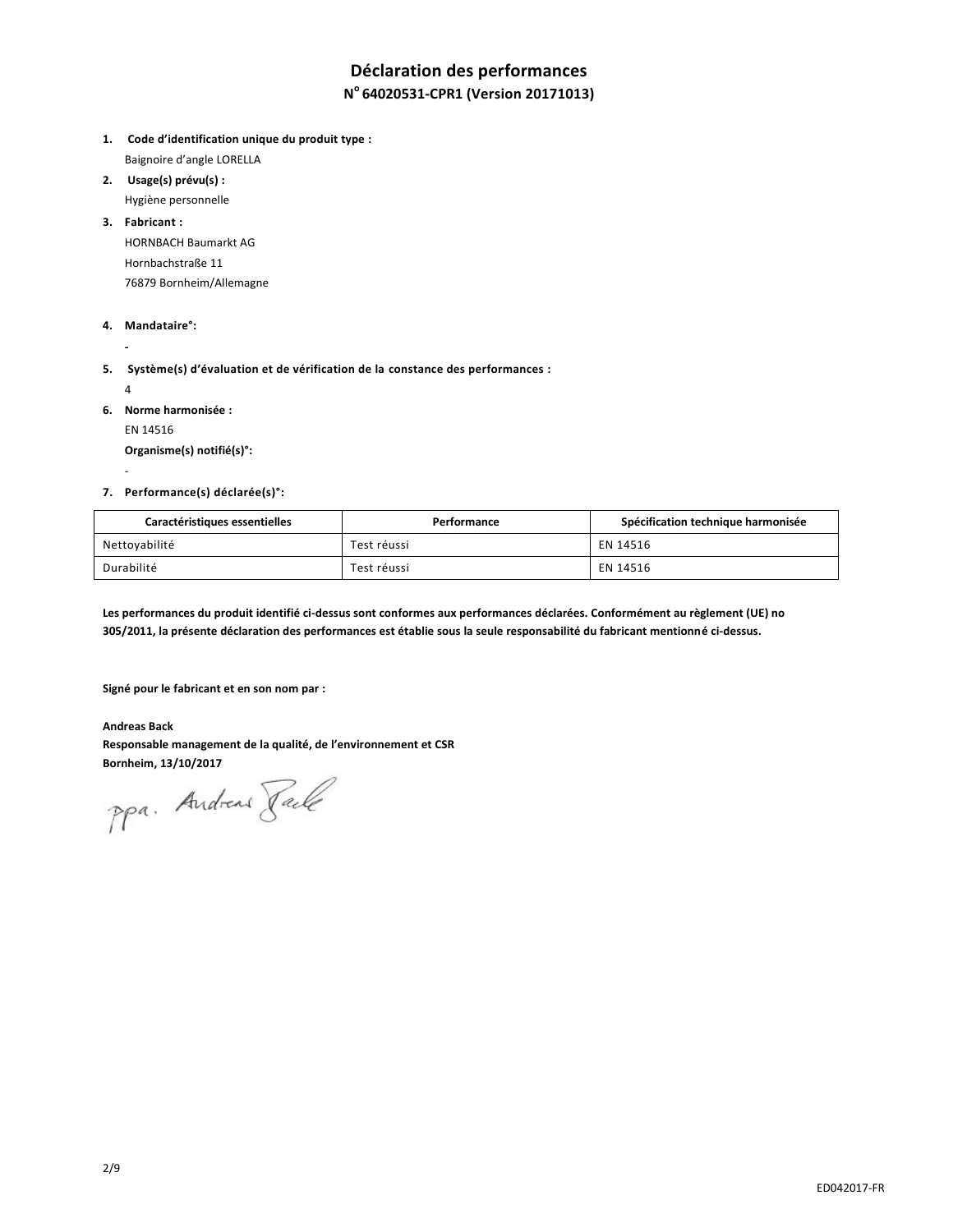## **Declaration of performance**

## **No. 64020531-CPR1 (Version: 20171013)**

- **1. Unique identification code of the product-type:** Corner bathtub Lorella
- **2. Intended use/es:** Personal hygiene
- **3. Manufacturer:** HORNBACH Baumarkt AG Hornbachstraße 11

76879 Bornheim/Germany

### **4. Authorised representative:**

- **5. System/s of AVCP:**
	- 4

-

**-**

**6. Harmonised standard:**

EN 14516

**Notified body/ies:**

### **7. Declared performance/s:**

| <b>Essential characteristics</b> | Performance  | Harmonized technical specification |
|----------------------------------|--------------|------------------------------------|
| Cleanability                     | Satisfactory | EN 14516                           |
| Durability                       | Satisfactory | EN 14516                           |

**The performance of the product identified above is in conformity with the declared performance/s. This declaration of performance is issued, in accordance with Regulation (EU) No 305/2011, under the sole responsibility of the manufacturer identified above.**

**Signed for and on behalf of the manufacturer by:**

### **Andreas Back**

**Head of Quality Management, Environment & CSR**

Bornheim, 13.10.2017<br>PPa. Andread *Jale*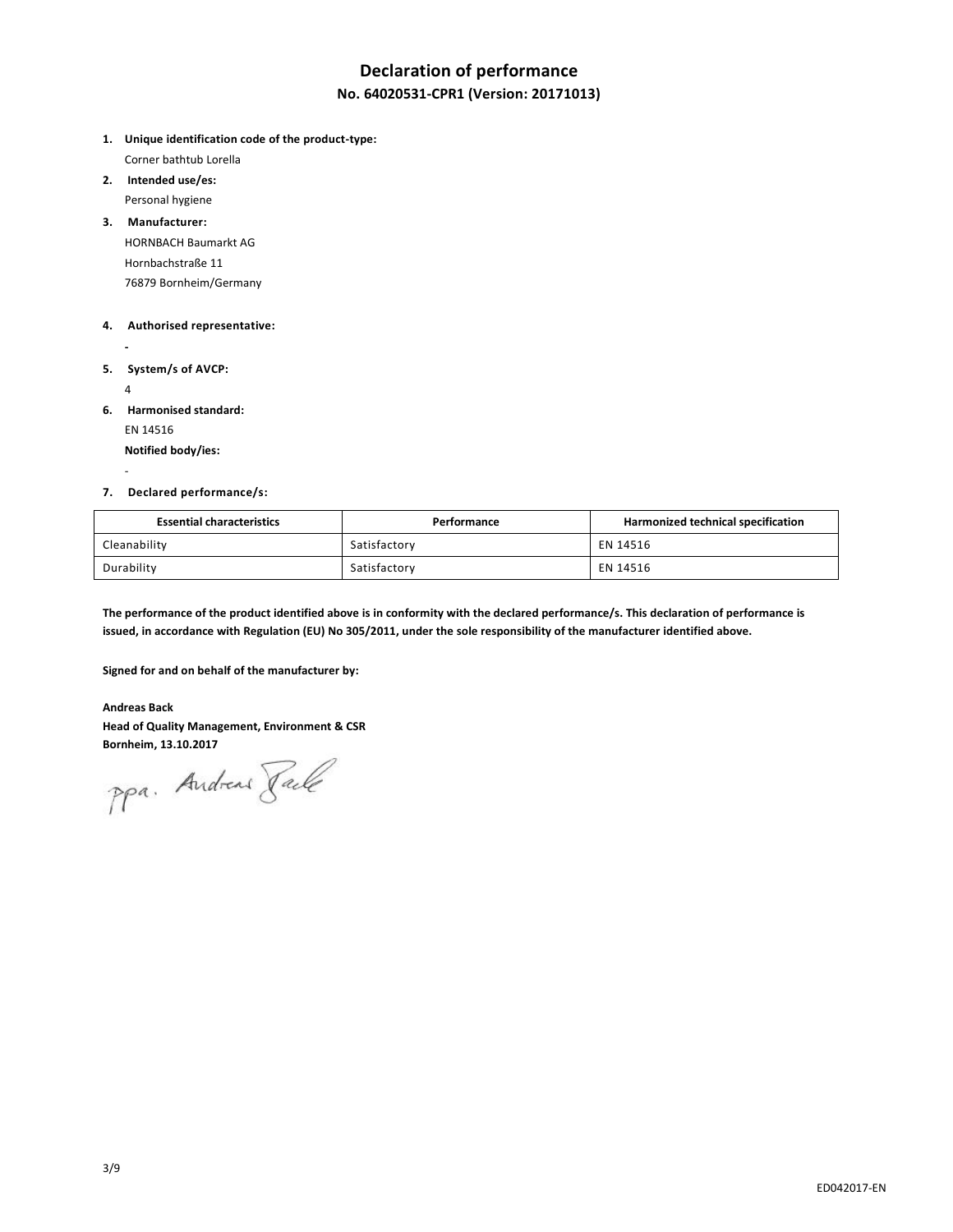# **Prestatieverklaring Nr. 64020531-CPR1 (versie 20171013)**

**1. Unieke identificatiecode van het producttype:**

Hoekbad Lorella

**2. Beoogd(e) gebruik(en):**

Persoonlijke hygiëne

**3. Fabrikant:**

HORNBACH Baumarkt AG Hornbachstraße 11 76879 Bornheim/Germany

### **4. Gemachtigde:**

**5. Het system of de systemen voor de beoordeling en verificatie van de prestatiebestendigheid:** 

4

-

**-**

- **6. Geharmoniseerde norm:**
	- EN 14516

**Aangemelde instantie(s):**

### **7. Aangegeven prestatie(s):**

| Essentiële kenmerken | Prestatie  | Geharmoniseerde technische specificatie |
|----------------------|------------|-----------------------------------------|
| Reinigbaarheid       | Aangetoond | EN 14516                                |
| Duurzaamheid         | Aangetoond | EN 14516                                |

**De prestaties van het hierboven omschreven product zijn conform de aangegeven prestaties. Deze prestatieverklaring wordt in overeenstemming met Verordening (EU) nr. 305/2011 onder de exclusieve verantwoordelijkheid van de hierboven vermelde fabrikant verstrekt.**

**Ondertekend voor en namens de fabrikant door:**

**Andreas Back Hoofd Kwaliteitsmanagement, Milieu & CSR Bornheim, Duitsland, 13-10-2017**

ppa. Andreas Faile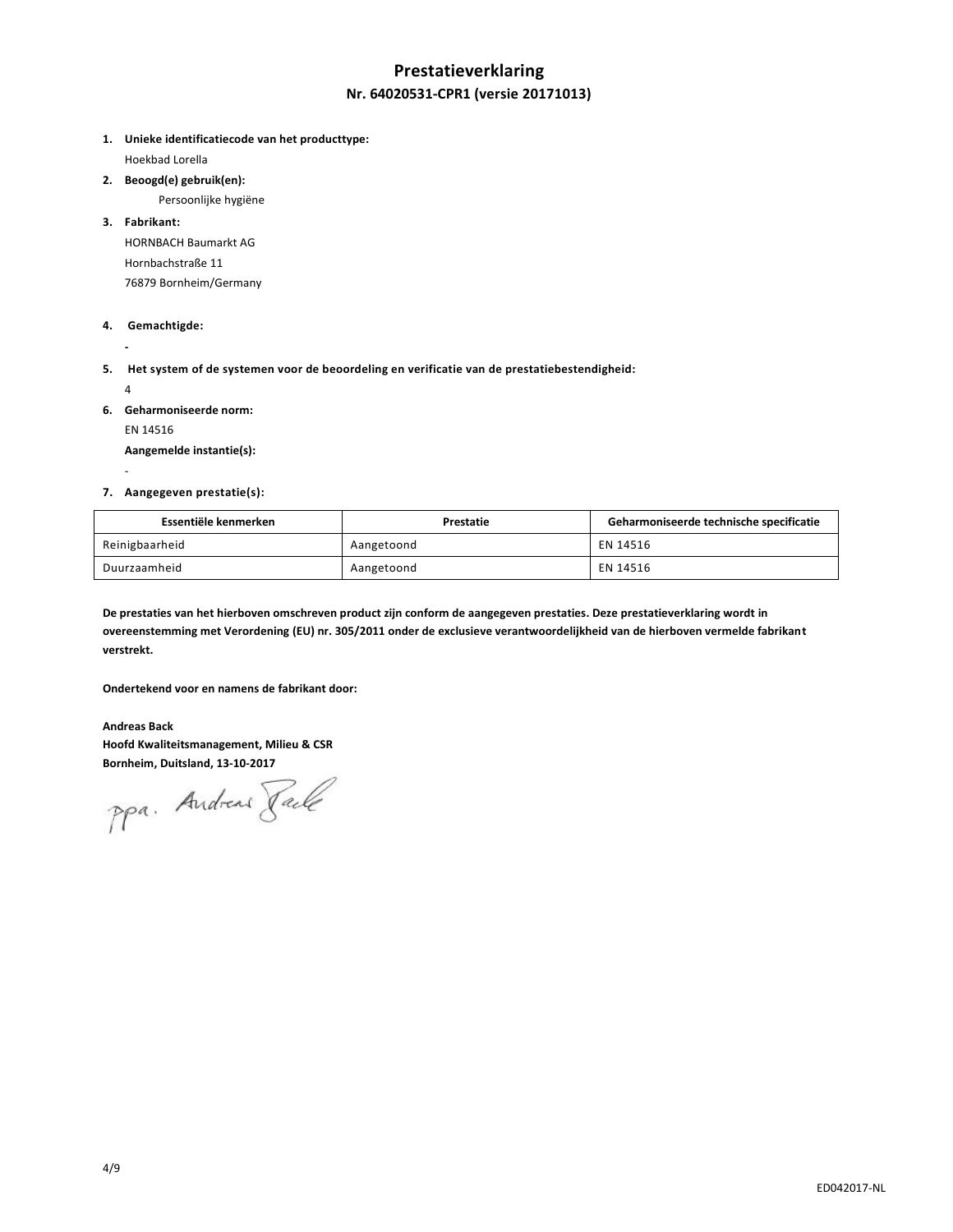# **Dichiarazione di prestazione**

## **N. 64020531-CPR1 (Versione 20171013)**

- **1. Codice di identificazione unico del tipo di prodotto:** Vasca da bagno angolare Lorella
- **2. Uso o usi previsti:** Igiene personale
- **3. Fabbricante:** HORNBACH Baumarkt AG
	- Hornbachstraße 11 76879 Bornheim/Germania

### **4. Mandatorio:**

- **5. Sistema o sistemi di VVCP:** 
	- 4

-

**-**

- **6. Norma armonizzata:**
	- EN 14516

**Organismo(i) notificato(i):**

### **7. Prestazione(i) dichiarata(e):**

| Caratteristiche essenziali | Prestazione | Specifica tecnica armonizzata |
|----------------------------|-------------|-------------------------------|
| Lavabilità                 | Superata    | EN 14516                      |
| Durevolezza                | Superata    | EN 14516                      |

La prestazione del prodotto sopra identificato è conforme alla(e) prestazione(i) dichiarata(e). Si rilascia la presente dichiarazione di prestazione sotto la responsabilità esclusiva del fabbricante sopra identificato, in conformità al regolamento (UE) n. 305/2011.

#### **Firmato in nome e per conto del fabbricante da:**

**Andreas Back Responsabile Qualità, Ambiente & CSR**

**Bornheim, 13.10.2017**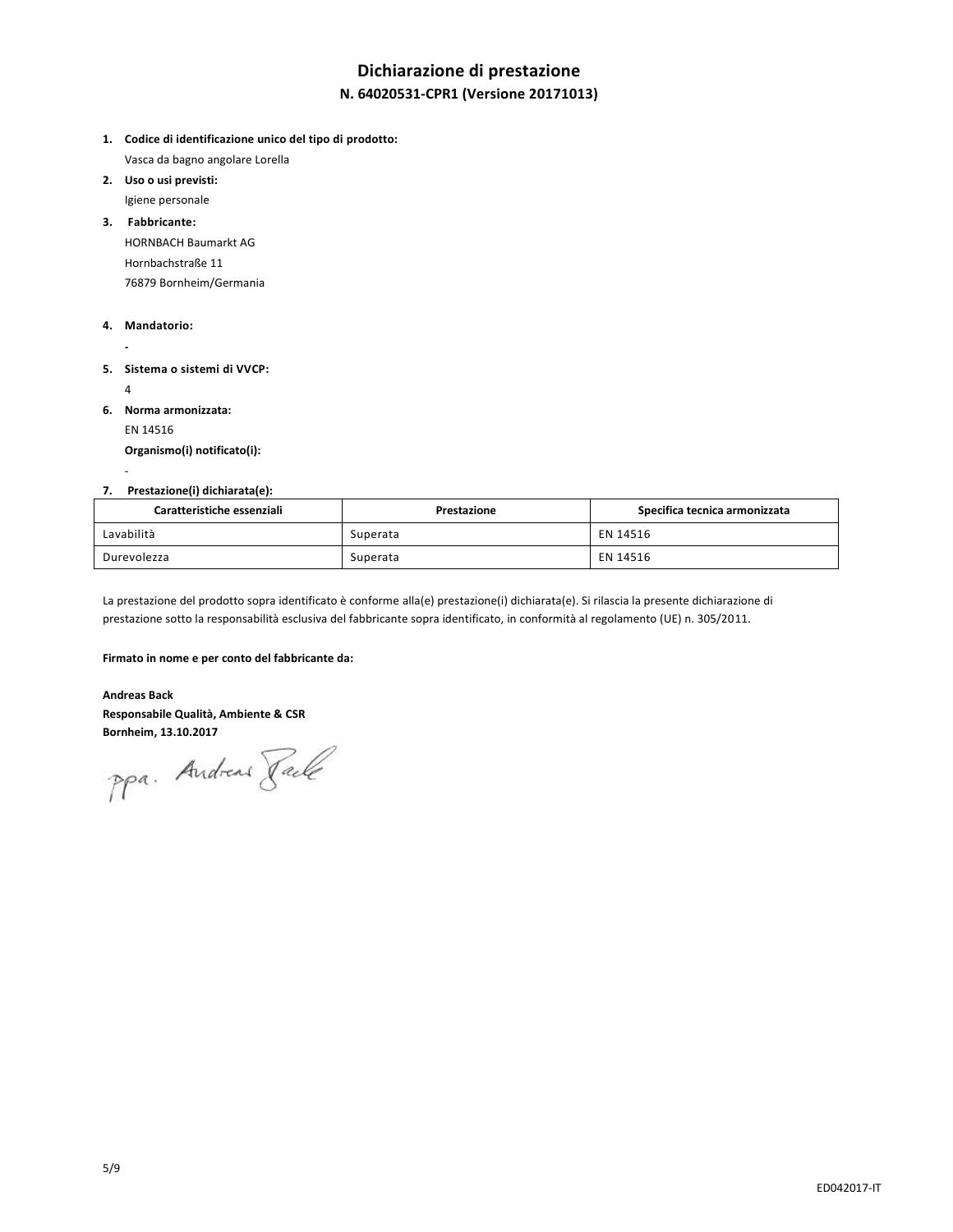# **Prohlášení o vlastnostech**

### **Č. 64020531-CPR1 (Verze 20171013)**

**1. Jedinečný identifikační kód typu výrobku:**

Rohová vana Lorella

**2. Použití:**

Osobní hygiena

**3. Výrobce:**

HORNBACH Baumarkt AG Hornbachstraße 11 76879 Bornheim/Germany

### **4. Zplnomocněný zástupce:**

**- 5. Systém/systémy POSV:**

4

-

- 
- **6. Harmonizovaná norma:**

EN 14516

**Oznámený subjekt/oznámené subjekty:**

### **7. Vlastnosti uvedené v prohlášení:**

| Základní charakteristiky | <b>Vlastnost</b> | Harmonizovaná technická specifikace |
|--------------------------|------------------|-------------------------------------|
| Čistitelnost             | Zkouška úspěšná  | EN 14516                            |
| Životnost                | Zkouška úspěšná  | EN 14516                            |

**Vlastnost výše uvedeného výrobku se shodě s deklarovanými vlastnostmi. Toto prohlášení o vlastnostech je vydáno podle nařízení (EU) č. 305/2011 na výhradní odpovědnost výše uvedeného výrobce.**

**Podepsáno za výrobce a jeho jménem:**

### **Andreas Back**

**Vedoucí managementu kvality, úseku životního prostředí a CSR**

Bornheim, 13.10.2017<br>PPa. Andread *Jale*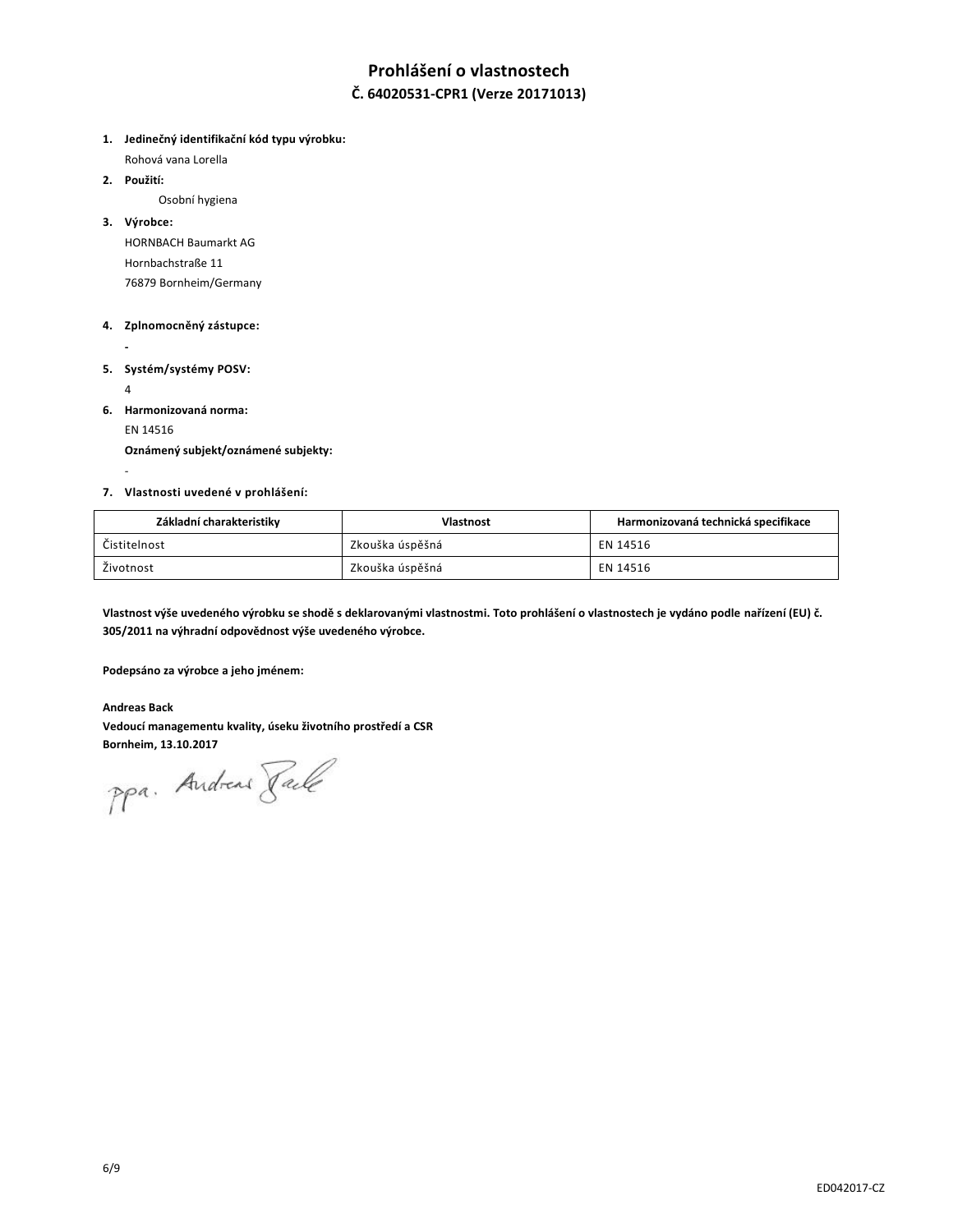## **Prestandadeklaration**

### **Nr. 64020531-CPR1 (version 20171013)**

**1. Produkttypens unika identifikationskod:**

Hörnbadkar Lorella

**2. Användning/användningar:**

Personlig hygien

**3. Tillverkare:** HORNBACH Baumarkt AG Hornbachstraße 11 76879 Bornheim/Germany

#### **4. Tillverkarens representant:**

- **-**
- **5. System för bedömning och fortlöpande kontroll av prestanda:**
	- 4

-

**6. Harmoniserad standard:**

EN 14516

**Anmält/anmälda organ:**

### **7. Angiven prestanda:**

| Väsentliga egenskaper | Prestanda | Harmoniserad teknisk specifikation |
|-----------------------|-----------|------------------------------------|
| Rengörbarhet          | Godkänd   | EN 14516                           |
| Beständighet          | Godkänd   | EN 14516                           |

**Prestandan för ovanstående produkt överensstämmer med den angivna prestandan. Denna prestandadeklaration har utfärdats i enlighet med förordning (EU) nr 305/2011 på eget ansvar av den tillverkare som anges ovan.**

**Undertecknar för tillverkaren av:**

**Andreas Back Ansvarig för kvalitetsmanagement, miljö & CSR**

**Bornheim, 2017-10-13**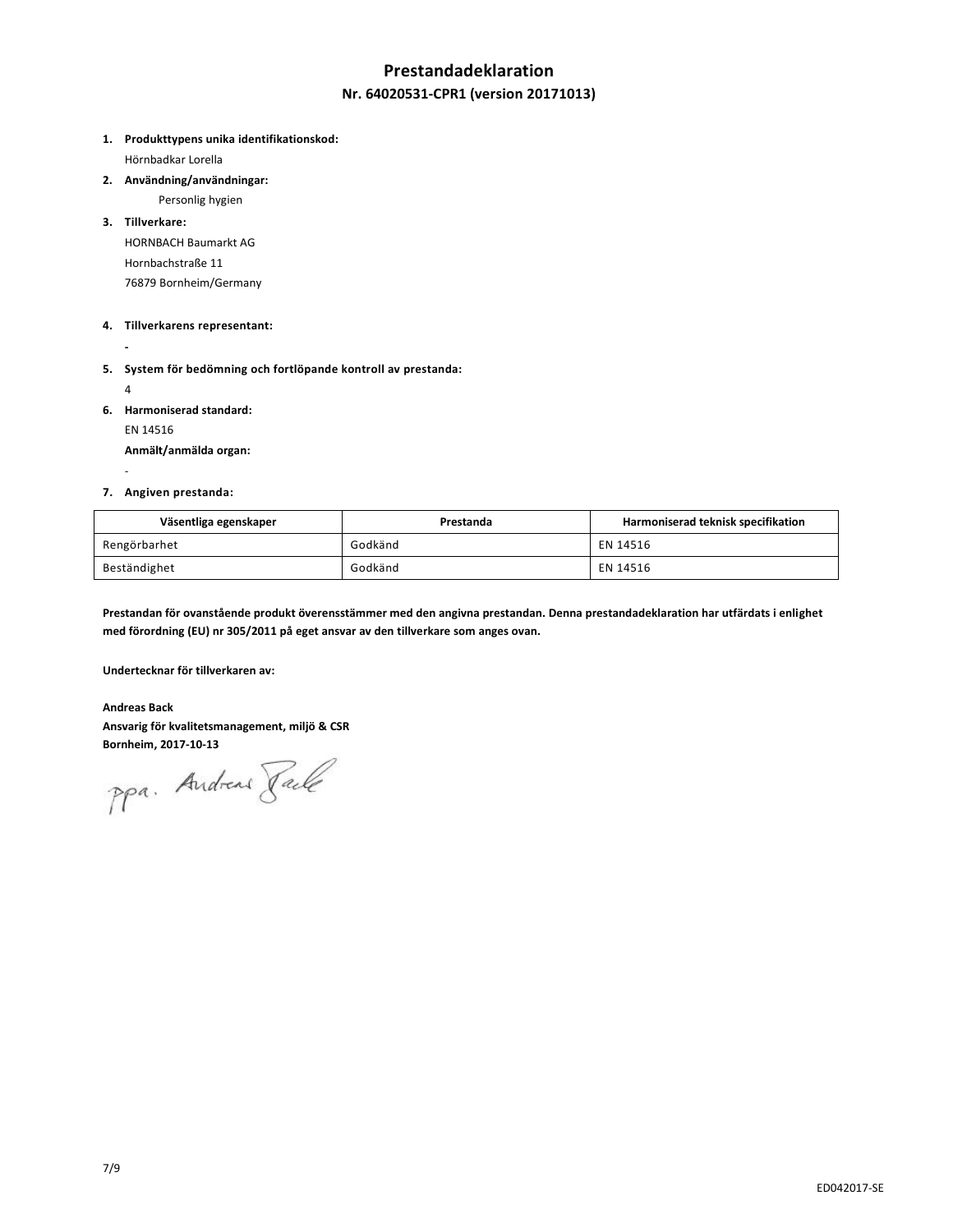## **Vyhlásenie o parametroch**

## **Č. 64020531-CPR1 (verzia 20171013)**

- **1. Jedinečný identifikačný kód typu výrobku:**  Rohová vaňa Lorella
- **2. Použitie/použitia:**
- Osobná hygiena
- **3. Výrobca:**

HORNBACH Baumarkt AG Hornbachstraße 11 76879 Bornheim/Germany

### **4. Splnomocnený zástupca:**

**-**

**5. Systém(y) posudzovania a overovania nemennosti parametrov:** 

4

-

**6. Harmonizovaná norma:**

EN 14516

**Notifikovaný(-é) subjekt(-y):**

### **7. Deklarované parametre:**

| Podstatné vlastnosti | Parametre  | Harmonizované technické špecifikácie |
|----------------------|------------|--------------------------------------|
| Možnosť čistenia     | V poriadku | EN 14516                             |
| Životnosť            | V poriadku | EN 14516                             |

**Uvedené parametre hore uvedeného výrobku sú v zhode s deklarovanými parametrami. Toto vyhlásenie o parametroch sa v súlade s nariadením (EU) č. 305/2011 vydáva na výhradnú zodpovednosť uvedeného výrobcu.**

**Podpísal(-a) za a v mene výrobcu:**

**Andreas Back Vedúci manažmentu kvality, úseku životného prostredia a CSR**

Bornheim, 13.10.2017<br>PPa. Andread *Jale*